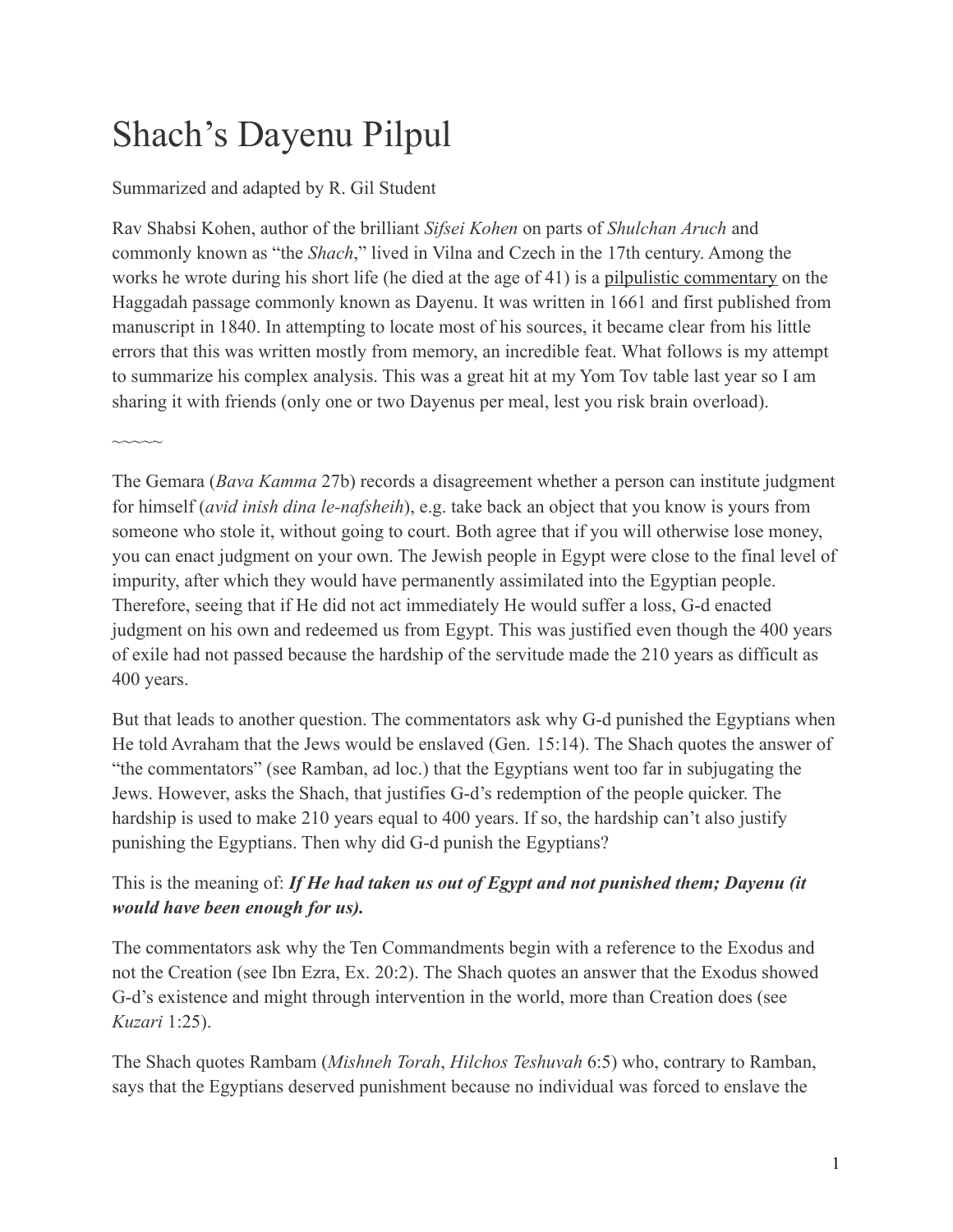Jews. Therefore, any individual who did so deserved punishment. However, the Shach adds, this punishment could have been accomplished privately. G-d made public plagues to demonstrate His existence.

But if plagues proved G-d's existence and total power, why did they have to target Egyptian deities specifically?

# This is the meaning of: *If He had punished them and had not made (punished) their G-ds; Dayenu (it would have been enough for us).*

We could say that G-d targeted the Egyptian deities to prove His power because the Egyptians were the most ardent idolators in the world. The midrash asks why G-d attacked the Egyptians forty years before the Canaanites, since both nations were steeped in idolatry, sexual immorality and bloodshed. According to one opinion (*Sifra* 6:9:6), the Egyptians were the worst nation in the world, the most steeped in these cardinal sins. According to another opinion (ad loc., 7) the Canaanites were worst and according to a third opinion (ad loc., 8), the Egyptians and Canaanites were equally bad (and the Canaanites were punished later than the Egyptians because the Canaanites had merit from having honored Avraham). According to the first opinion, that the Egyptians were the worst idolators (among other sins), we understand why G-d attacked their deities. But this raises another problem.

Many explanations are given for the reason that G-d killed the Egyptian firstborns. One is that doing so proved that despite the rampant Egyptian immorality, no Jewish women had succumbed to their captors. If they had, then Jewish boys who were firstborn to an Egyptian man would have perished in the plague. Since none did, this demonstrated the Jewish family purity.

The Gemara (*Kiddushin* 68b) asks how we know that the son of a Jewish woman and a gentile man is Jewish. The Gemara suggests learning it from Deut. 7:4 but that verse specifically refers to the Seven Nations of Canaan (including the Canaanites). If the Canaanites were the most steeped in idolatry, then certainly the rule applies to all other nations, that the son of any gentile man and a Jewish woman is Jewish. But if the Egyptians were more steeped in idolatry than the Canaanites, then maybe this rule does not apply to Egyptians. If the Egyptians were the most ardent idolators, then the son of an Egyptian man and a Jewish woman is not Jewish.

Following this logic, if the Canaanites were the most steeped in idolatry, any firstborn of an Egyptian man and a Jewish woman would be Jewish. The lack of deaths among Jewish boys would prove the family purity of the Jews. But if the Egyptians were the most steeped in idolatry, then the child of an Egyptian man and a Jewish woman is not Jewish, and the plague does not prove that Jewish women did not succumb to immorality with Egyptians. However, we explained that the reason for plague of the firstborn was to show that Jewish women did not succumb to the Egyptians.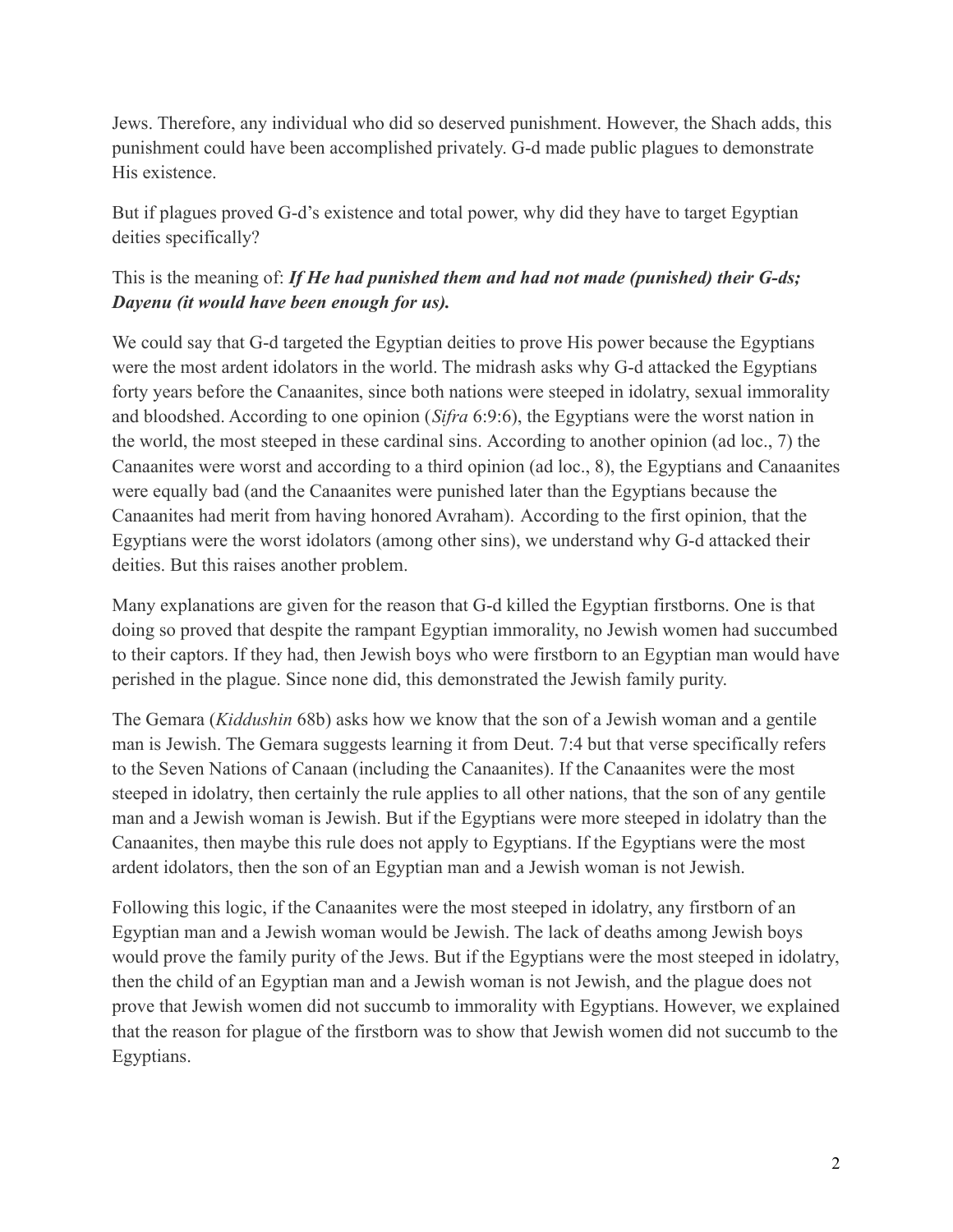G-d attacked the Egyptian deities because the Egyptians were the most steeped in idolatry. But the plague of the firstborn only makes sense if the Canaanites were the most steeped in idolatry. Therefore, we have to ask, why did G-d kill the firstborn?

This is the meaning of: *If He had made (punished) their G-ds and had not killed their firstborn; Dayenu (it would have been enough for us).*

Rather, we have to say that G-d punished the Egyptian firstborns because the Egyptians enslaved G-d's firstborn, the Jewish people (Ex. 4:22). It was a divine punishment of measure for measure. But that raises a further difficulty.

Some midrashim describe the Jewish people in Egypt as very sinful. The Gemara (*Bava Metzi'a* 73b) says that Rav Se'oram used to force sinners to carry Rava's chair because the Torah says "Of them you may take as slaves forever and over your brothers" (Lev. 25:46). Meaning, sinful Jews deserve to be enslaved.

If the Jews deserved to be enslaved, and therefore not paid for their work, why did G-d give them Egyptian money?

# This is the meaning of: *If He had killed their firstborn and had not given us their money; Dayenu (it would have been enough for us).*

There are two reasons offered for why the Jews received Egyptian money at the Exodus. One is that they deserved it for their work as slaves (*Sanhedrin* 91a). As we saw above, this is problematic. Another explanation is that this was the money that Yosef collected in Egypt.

Regarding Yosef, the Gemara (*Shabbos* 49b) has a disagreement whether when Yosef went to Potiphar's house "to do his work" (Gen. 39:11) he literally went to do his work or he went to sleep with Potiphar's wife, and only fled when he saw an image of his father.

The Shach asks why the second view would read the text negatively about Yosef. What textually or theologically could prompt such a reading? He suggests that if Yosef was Potiphar's bookkeeper, as one midrash suggests, then he was not an actual slave but a forced worker (see *Shach*, *Yoreh De'ah* 267:41). Anything an actual slave acquires belongs to his owner (*Shulchan Aruch*, *Yoreh De'ah* 267:22). If Yosef was an actual slave, then any money he collected in Egypt belonged to Potiphar (the Shach assumes neither Potiphar nor Pharaoh freed Yosef from slavery). If he was Potiphar's bookkeeper, then he was not an actual slave and the fortune he later amassed belonged to him.

Therefore, the Shach suggests, since the only viable explanation to the Jews taking Egyptian money with them is that this was Yosef's money, and if Yosef was an actual slave then his money never belonged to him, in order to protect the Jewish people from accusations of theft the midrash had to suggest that Yosef was not a house slave and therefore must have gone to the house to sleep with Potiphar's wife.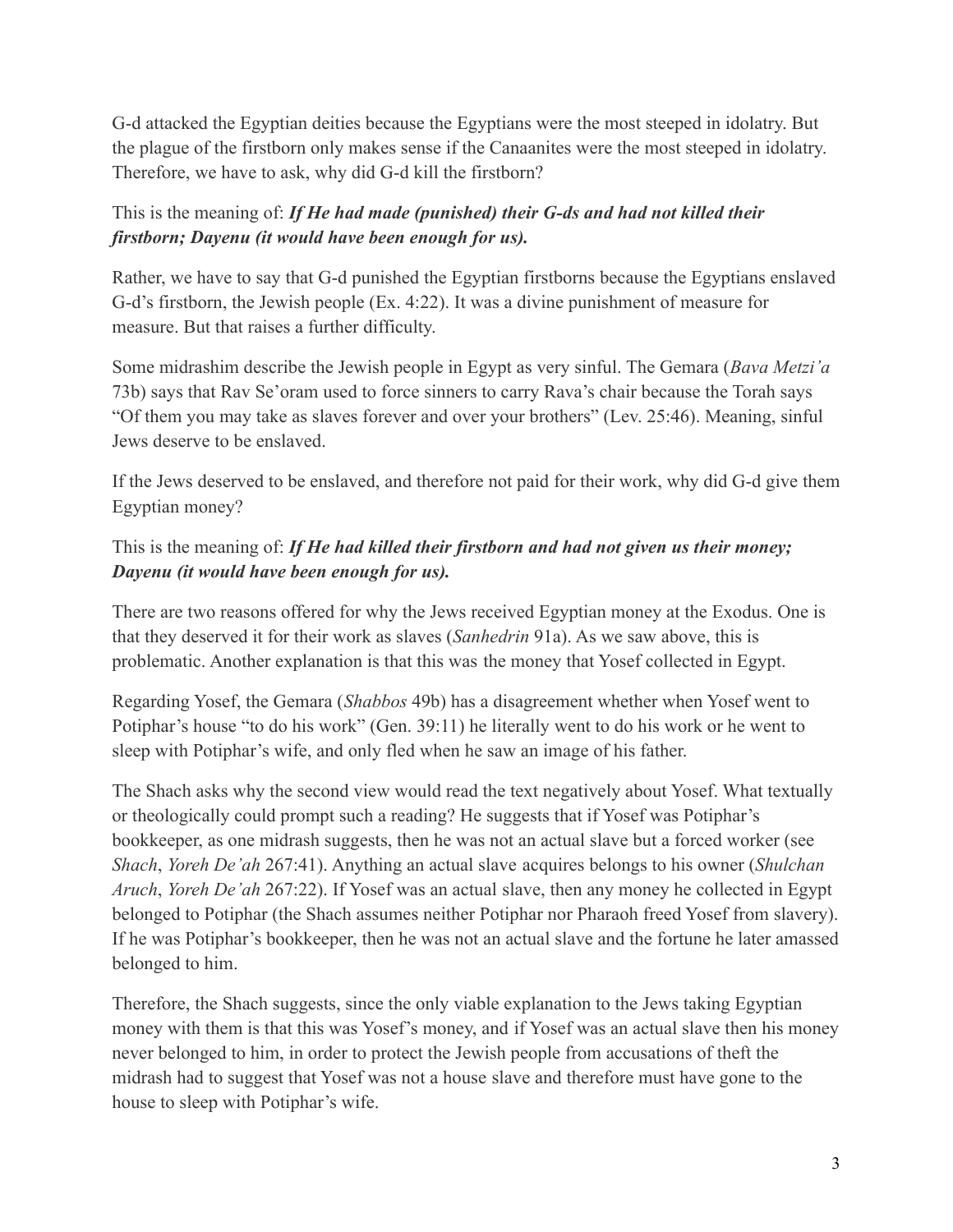But that raises another question. The midrash (*Shemos Rabbah* 21:7) says that the sea split in the merit of Avraham chopping wood with which to bring Yitzchak as a sacrifice. Elsewhere, the midrash (*Bereishis Rabbah* 87:8) says that the sea split in the merit of Yosef running away from Potiphar's wife. But if Yosef went to the house in order to sin and only fled because he saw his father's image, what merit did he have for fleeing? Why did G-d split the sea?

## This is the meaning of: *If He had given us their money and had not split the Sea for us; Dayenu (it would have been enough for us).*

The midrash (*Shemos Rabbah* 21:7) says that the sea split in the merit of Avraham chopping wood with which to bring Yitzchak as a sacrifice. If so, why did the Jews cross the split sea on dry land rather than wet, muddy ground?

*Yalkut Shimoni* (*Beshalach* 234) says that the angels argued with G-d, saying that since both the Egyptians and the Jews were idolators, why should the Jews cross the sea in dry land? G-d responded that the Jews merited this treatment because they would accept the Torah at Sinai. Why did the angels ask why the Jews crossed on dry land rather than the bigger question, why did the Jews leave bondage in Egypt if they were idolators? Presumably because the answer to that question is basic — the Jews were redeemed from Egypt because of the merit of the forefathers. Similarly above, the Jews merited the splitting of the sea because of Avraham's splitting the wood. But the merit of forefathers should also apply to crossing on dry land. A different midrash says that just like G-d provided dry land for a single person, Adam (Gen. 1:9), even more so (*kal va-chomer*) He provided dry land for the entire nation of Israel. But this argument only works when the nation of Israel is holy, like Adam was (before the sin). The angels seem to have been arguing that the Jews committed idolatry in Egypt, therefore this argument fails and they lacked the merit for crossing on dry land.

This assumes that when the Jews committed idolatry in Egypt, they were sinning. However, the Jews certainly worshipped G-d in Egypt because they recognized Him at the sea when they said, "This is my G-d" (Ex. 15:2). If they committed idolatry, it was by worshipping G-d and idols. This is called "*shituf*," which according to *Shach* is permissible for gentiles and forbidden for Jews (see *Pischei Teshuvah*, *Yoreh De'ah* 147:2). Great authorities debate whether the nation of Israel had the status of Jews even before the giving of the Torah or they had the status of gentiles. If the nation of Israel had the status of gentiles before the giving of the Torah, then they did not sin with their idolatry in Egypt. If they had the status of Jews, they sinned with their idolatry.

If they had the status of gentiles, then they did not sin with their idolatry and the *kal va-chomer* argument from Adam works. Then we understand why the Jews crosses on dry land. If they had the status of Jews, then the *kal va-chomer* does not work.

However, if they had the status of gentiles, we find another problem. Avraham had designated Yitzchak as a sacrifice and then replaced him with a ram. Replacing a sacrifice is called *temurah*. The Gemara (*Zevachim* 45a) says that only Jews can do *temurah* and not gentiles. If the nation of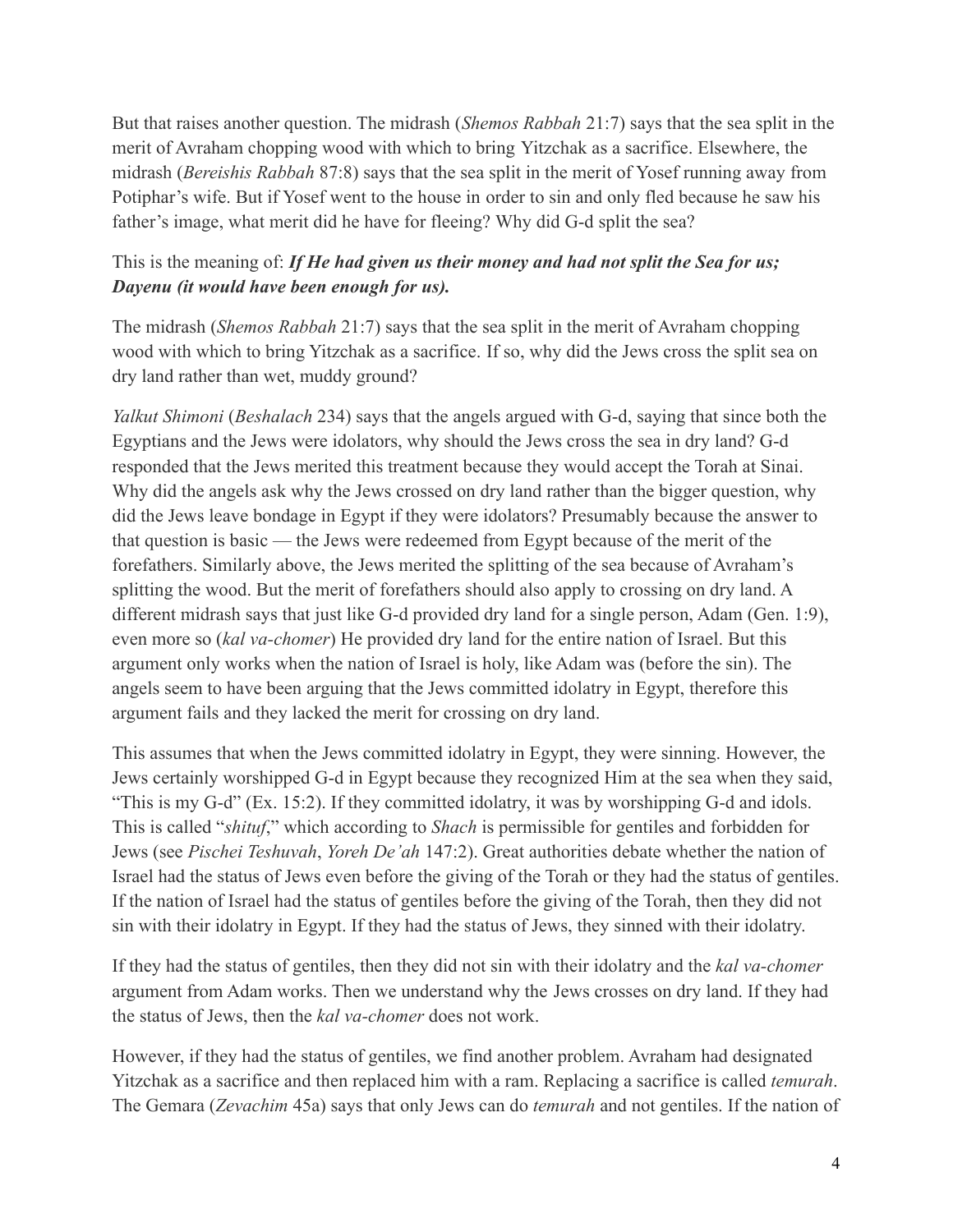Israel had the status of gentiles before the giving of the Torah then Avraham could not do *temurah*. His sacrifice of the ram instead of Yitzchak was not a mitzvah but a sin. We said above that the sea was split because Avraham split the wood for the sacrifice. If he then did *temurah*, this was not a mitzvah for which there was merit to split the sea.

If the nation of Israel had the status of Jews before the giving of the Torah, they committed sinful idolatry in Egypt so why did they merit crossing on dry land? If they had the status of gentiles, Avraham's behavior with the sacrifice was sinful so how could they merit the splitting of the sea?

They must have had the status of Jews and merited the splitting of the sea. But then why did they cross on dry land?

## This is the meaning of: **If He had split the sea for us, and not brought us through it dry; Dayenu (it would have been enough for us).**

It must be that the Jews crossed on dry land because they would accept the Torah. But we can ask, what is the great merit of accepting the Torah when G-d held a mountain over the Jews and threatened to kill them if they did not accept the Torah?

The Gemara (*Sotah* 11a) says that the Egyptians decided to drown newborn Jewish boys because they knew that G-d punishes people based on their deeds. And G-d us promised not to bring another flood to the world. Therefore, the entire Egyptian nation would be safe from divine punishment by water. The Gemara adds that they did not realize that G-d only will not destroy the entire world with a flood but He will destroy an entire nation. However, this point seems to be a matter of debate. *Bereishis Rabbah* (49:9) says that Avraham challenged G-d regarding Sedom that G-d had promised not to bring a flood to the world. From this text, it seems that the promise applies also to the destruction of an entire nation.

If we accept that G-d would not destroy and entire nation, then we understand why the Jews received merit for accepting the Torah. G-d's threat to destroy them with the mountain was not real coercion because He would not have destroyed them. Therefore, their acceptance of the Torah was willful and they merited crossing on dry land.

But if G-d would not destroy an entire nation, how could he cause all the Egyptians to die in the sea?

This is the meaning of: **If He had brought us through the sea dry, and not drowned our foes in it; Dayenu (it would have been enough for us).**

*Pirkei De-Rabbi Eliezer* (43) says that G-d killed all the Egyptians in the sea except for Pharaoh, so Pharaoh would tell others what had happened and they would repent. Since Pharaoh was the king, he was sufficiently important that his escape meant that the nation was not destroyed.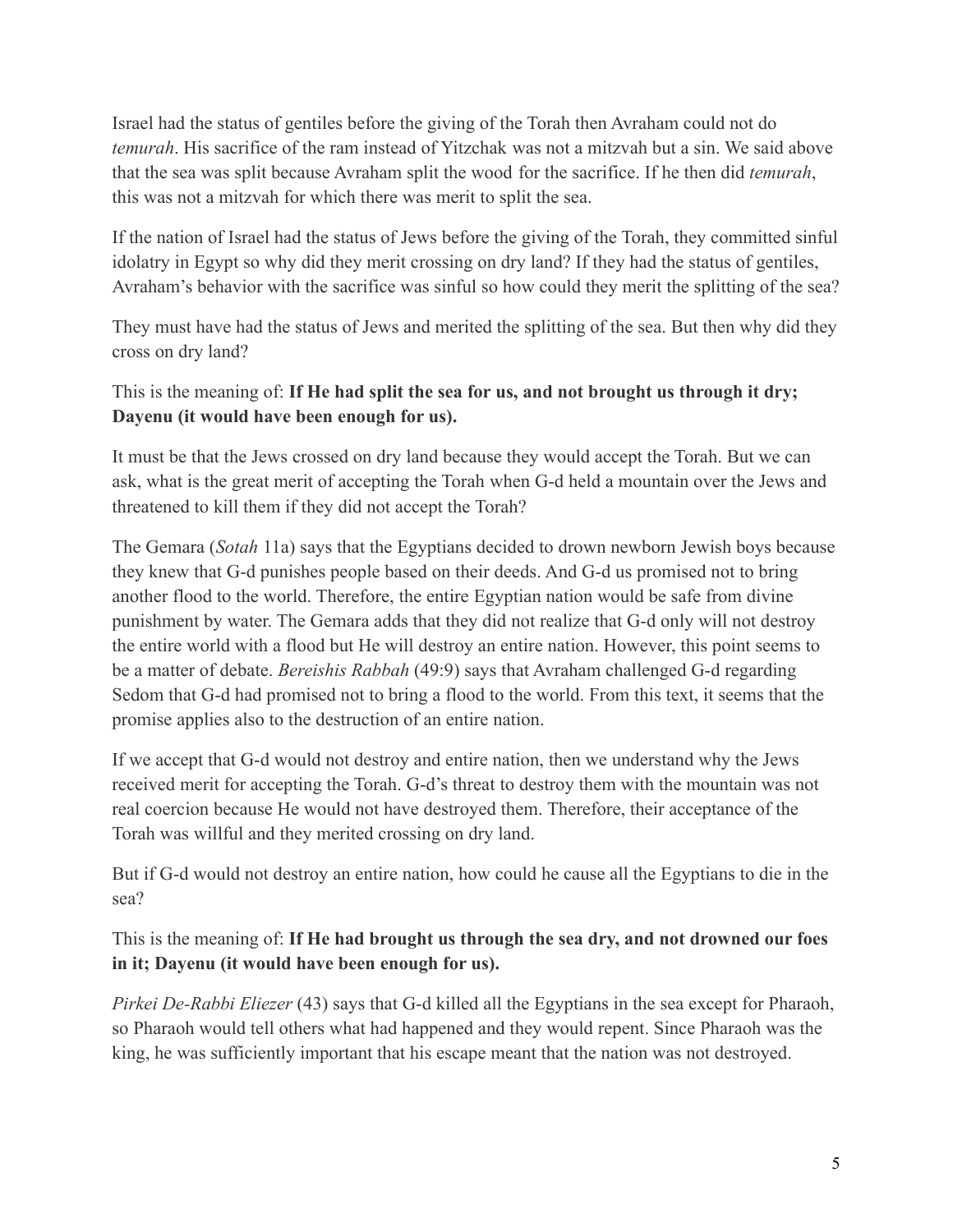However, as we discussed elsewhere, Rav Menachem Azariah of Fano believes that gentiles do not have the ability to erase their sins through repentance. If so, why was Pharaoh kept alive?

In multiple places, the Gemara debates whether the land of Israel belonged to the Jews from the time of Avraham or from the time of Yehoshua's conquest. Ramban and others prove from the following the verse that it was from the time of Yehoshua: "And the fourth generation shall return here because the sin of the Amorite is not yet full" (Gen. 15:26). If the land belonged to the Jews then the Amorites were merely watching it and the Jewish owners could return any time they wished regardless of whether the Amorites had sinned. And that is why G-d kept the Jews in the desert for forty years — because the Amorites' sin was not yet full.

But if the Amorites owned the land, and Pharaoh was saved so he would tell other people the story and they would repent, why wasn't the Amorites' repentance sufficient for them to retain the land? It must be that the land belonged to the Jews from the time of Avraham. Therefore, even if the Amorites repented, they still could not retain the land. But if that is the case, why did the Jews wander through the desert for forty years? It was their land so they should have just done straight into.

This is the meaning of: **If He had drowned our foes in it, and not helped us forty years in the desert; Dayenu (it would have been enough for us).**

Rather, G-d kept us in the desert for forty years for a different reason. *Mechilta* (*Beshalach*, *Vayehi* 1) says that if the Jews had entered the land of Israel immediately, everyone would have had to work their fields, vineyards, etc. G-d kept the Jews in the desert for forty years so they would learn Torah.

However, that raises a different question. *Mechilta* (*Beshalach*, *Vayisa* 5) explains that the *man* (manna) was intended as a sign throughout the generations. People will ask how they can study Torah when they need to work to support their families. The *man* teaches us that we should study Torah and G-d will provide for us.

But if that is the case, why did G-d keep the Jews in the desert for forty years? Even when they enter the land of Israel, they should study Torah and wait for G-d to provide. The Gemara (*Berachos* 35b) has a debate between R. Yishmael and R. Shimon Bar Yochai whether people should work (R. Yishmael) or study Torah (R. Shimon Bar Yochai). The midrash about the *man* seems to follow R. Shimon Bar Yochai. However, the midrash about staying in the desert shows that we follow R. Yishmael.

## This is the meaning of: **If He had helped us forty years in the desert, and not fed us the** *man***; Dayenu (it would have been enough for us).**

It must be that we received the *man* for a different reason. The *man* fell six days a week, with a double portion on Friday. It proved that Saturday is the day of rest, Shabbos.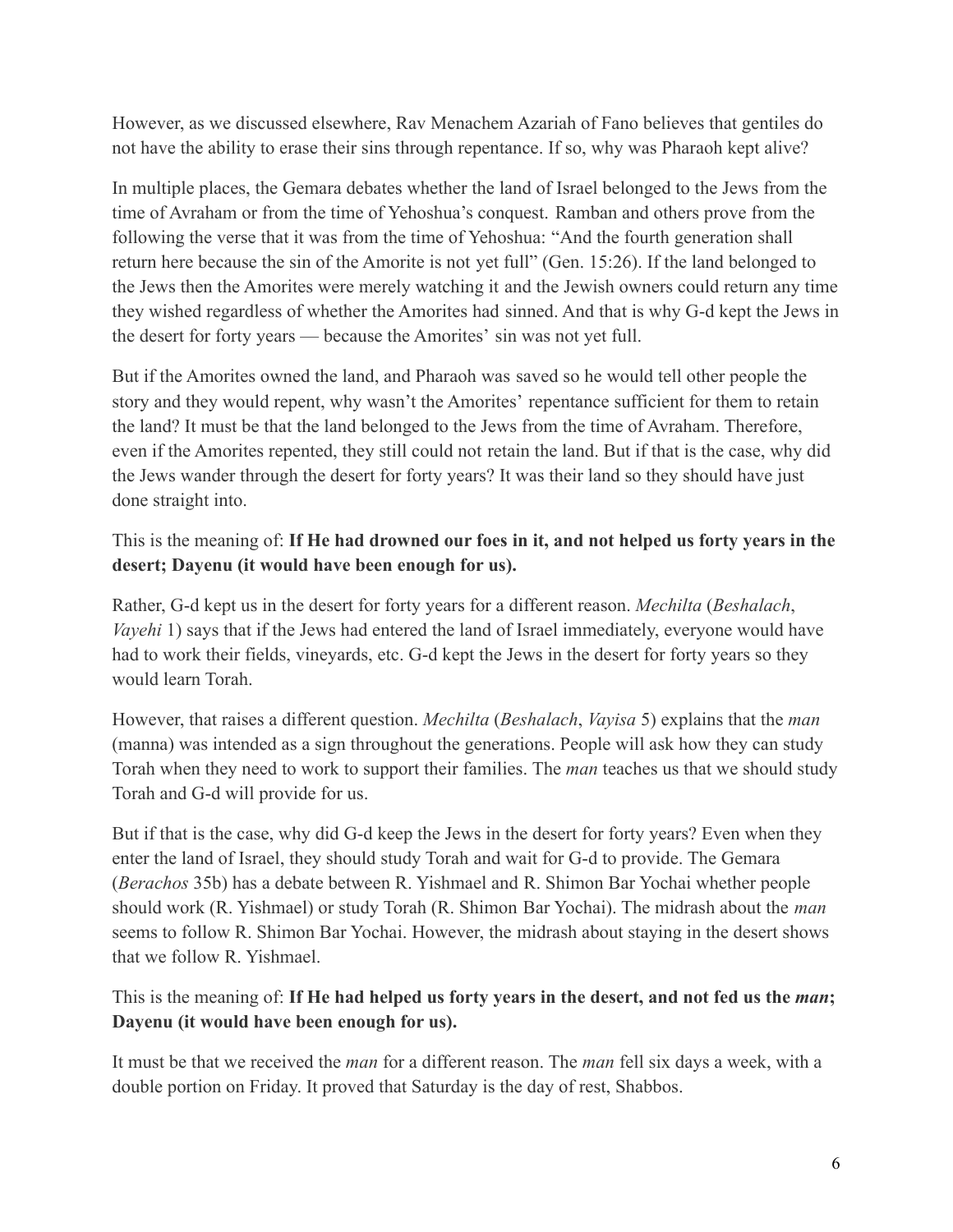Commentaries ask why G-d commanded the mitzvah of Shabbos (particularly at Marah, before the giving of the Torah). The midrash says that the Jews observed Shabbos in Egypt. If so, why were they later commanded in something they already observed? The commentaries explain that in Egypt, they rested for one day but not necessarily on Saturday/Shabbos. Some rested on Friday and others on Sunday. The commandment was to specify Saturday/Shabbos as the day of rest.

But if we say that the *man* identified Saturday as the day of rest, why was there a need for a separate command?

#### This is the meaning of: **If He had fed us the** *man***, and not given us the Shabbos; Dayenu (it would have been enough for us).**

There must be a different reason for the commandment of Shabbos. The Torah (Ex. 31:17) says about Shabbos, "It is a sign between Me and the children of Israel forever." Shabbos distinguishes Jews from gentiles. We rest of on Shabbos and they do not. In this vein, among the five divine distinctions we list in Havdalah at the conclusion of Shabbos is the difference between Jews and gentiles. This difference can be seen through Shabbos.

However, at Mt. Sinai, G-d made a special covenant with the Jews that He would not switch them with another people. For this reason, the Gemara (*Shabbos* 89a) says that the mountain is named Sinai because it caused hatred among the gentiles for Jews. The chosenness of Jews angers many gentiles. But if Shabbos creates the distinction between Jews and gentiles, of what purpose was Mt. Sinai?

#### This is the meaning of: **If He had given us the Shabbos, and not brought us to Mt. Sinai; Dayenu (it would have been enough for us).**

The Zohar (*Parashas Bereishis*) says that Adam's sin was not fully rectified until the revelation at Mt. Sinai. However, Adam repented from his sin. Shouldn't the repentance serve to rectify his sin? There is a debate between the Zohar and Midrash Rabbah whether repentance works for the sin of idolatry. This passage must follow the view that repentance does not work for idolatry and therefore Adam's rebellion against G-d was not rectified until the revelation at Mt. Sinai.

However, the Gemara (*Shabbos* 87a) asks what justified Moshe's destruction of the first tablets. The Gemara explains that Moshe used the *kal va-chomer* logic. If an apostate Jew cannot partake in the Pesach sacrifice, which is only one mitzvah, then certainly (*kal va-chomer*) the Jews who were apostates for worshipping the Golden Calf could not receive the entire Torah. Tosafos (ad loc., s.v. *u-mah Pesach*) points out that the *kal va-chomer* does not fully justify the breaking of the tablets. Moshe could have delayed the giving of the tablets and taught them Torah to bring the nation to repentance.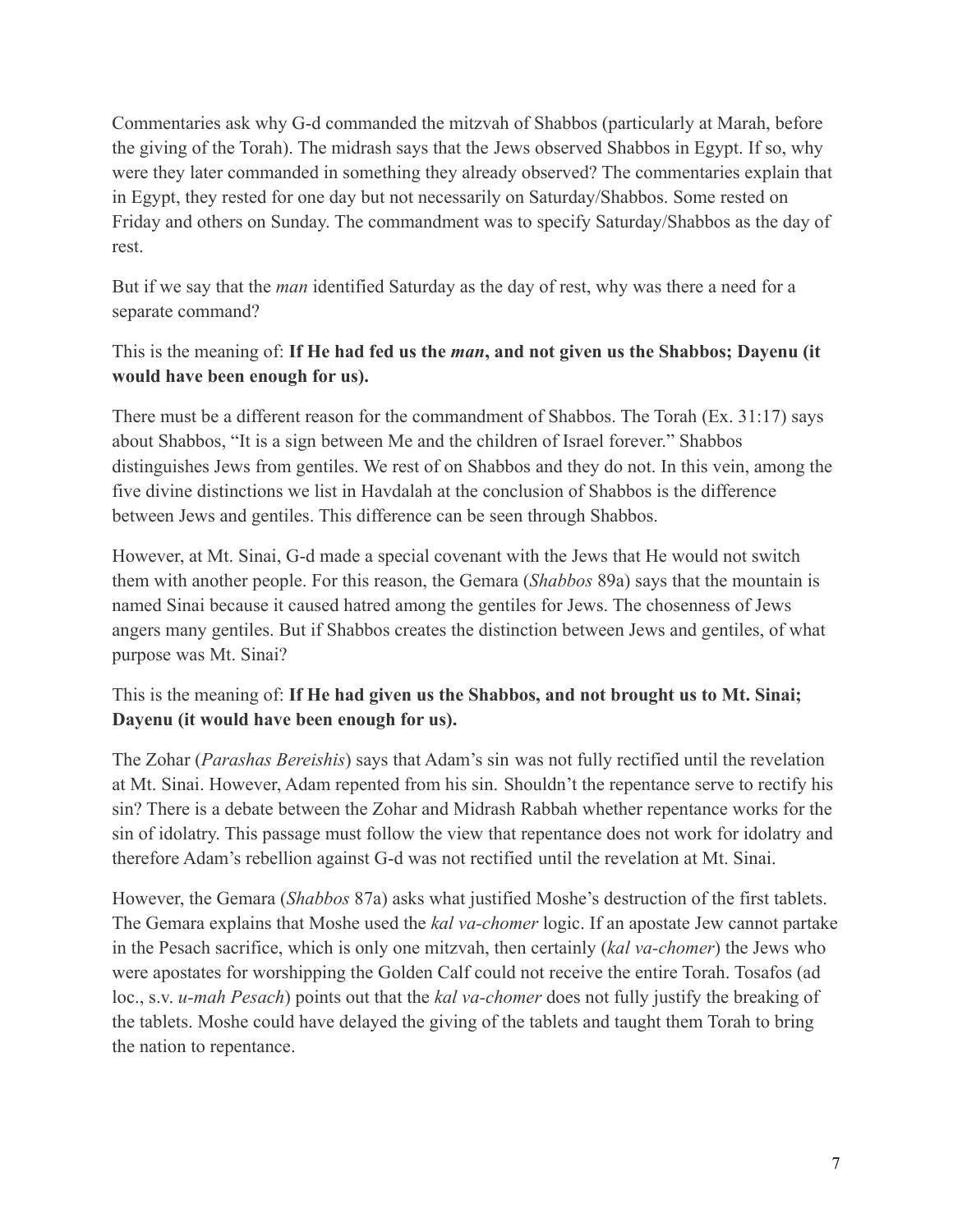If repentance works for idolatry, then the Jews could have received the Torah. But then there is no need for the revelation at Mt. Sinai to rectify Adam's sin for which he repented. On the other hand, if repentance does not work for idolatry, then the revelation at Mt. Sinai was necessary to rectify Adam's sin. But then why did the Jews receive the Torah?

## This is the meaning of: **If He had brought us to Mt. Sinai, and had not given us the Torah; Dayenu (it would have been enough for us).**

*Pa'anei'ach Raza* [\(I could not find this\)](https://www.torahmusings.com/2021/03/the-shakhs-dayenu-pilpul-part-3/%E2%80%9Chttps://hebrewbooks.org/pdfpager.aspx?req=39329&st=&pgnum=71&hilite=%E2%80%9C) answers Tosafos' question that the tribe of Levi did not worship the Golden Calf. Therefore, the Jewish people at the time of the revelation at Mt. Sinai were like a group of circumcised and uncircumcised Jews (*mulim ve-areilim*). Rav Chisda holds that if part of the group is uncircumcised then the Pesach sacrifice is invalid. Rav Ashi holds that a Pesach sacrifice for a mixed group of circumcised and uncircumcised is valid (*Pesachim* 61b). According to Rav Ashi, Moshe should have given the Torah to Israel because the tribe of Levi did not commit idolatry and therefore it was a mixed group of idolators and non-idolators.

Tosafos (*Kiddushin* 37b s.v. *ho'il*) ask why the Jews did not bring the Pesach sacrifice throughout most of their years in the desert. The key seems to be that the Torah says that this applies "when you come to the land" (Ex. 12:25). Tosafos offers one answer that assumes this means that bringing the Pesach sacrifice leads to the reward of entering the land of Israel. Then why didn't the Jews observe it in the desert? Because most of the Jews were uncircumcised and therefore they could not bring the Pesach sacrifice. Another answer is that the Pesach sacrifice is only required after conquering the land of Israel. The first answer seems to follow Rav Chisda, that if part of the group is uncircumcised then the Pesach sacrifice is invalid.

If we follow Rav Chisda, the Jews merited entering the land of Israel from the Pesach sacrifice brought in the final year in the desert. But according to Rav Chisda, if some Jews committed idolatry and some did not, they could not receive the Torah.

If we follow Rav Ashi, and the Jews received the Torah because some (Levi) did not worship idolatry, then we follow the view that the Pesach sacrifice is not obligatory until the Jews conquered the land of Israel. Otherwise they should have brought it in the desert. If so, why did they merit entering the land?

# This is the meaning of: **If He had given us the Torah, and had not brought us to the land of Israel; Dayenu (it would have been enough for us).**

According to the view that the Pesach sacrifice could only be brought after settling the land, why did the Jews bring the Pesach sacrifice in the time of Yehoshua (Josh. 5:10)? Tosafos say that it was based on a prophetic exception to the law (*al pi ha-dibur*).

If that is the case, we can ask why G-d built the Holy Temple (*beis ha-bechirah*). *Bamidbar Rabbah* (14:3) quotes an opinion that G-d built the Holy Temple and it emerged fully built. Why